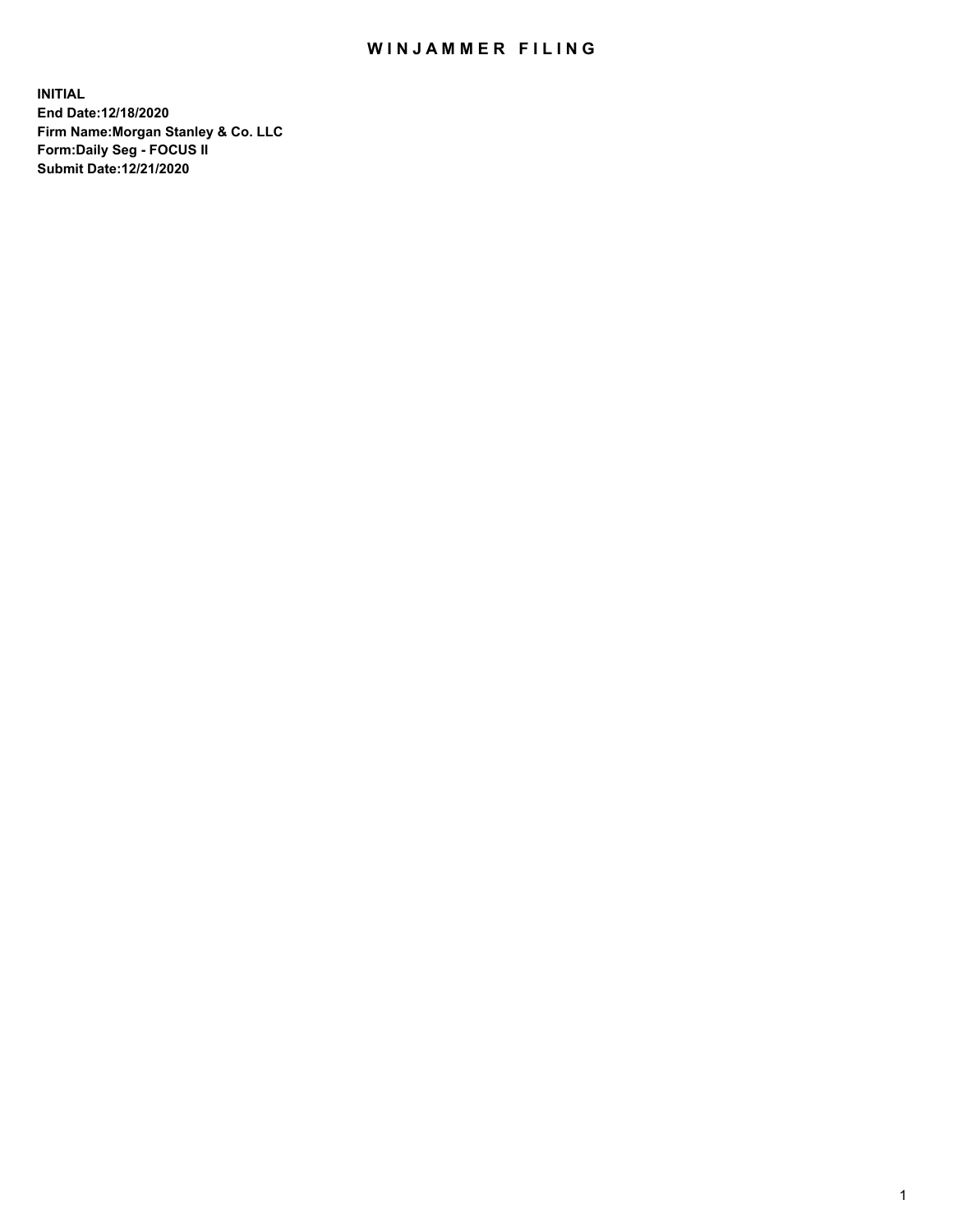**INITIAL End Date:12/18/2020 Firm Name:Morgan Stanley & Co. LLC Form:Daily Seg - FOCUS II Submit Date:12/21/2020 Daily Segregation - Cover Page**

| Name of Company                                                                                                                                                                                                                                                                                                               | Morgan Stanley & Co. LLC                                    |
|-------------------------------------------------------------------------------------------------------------------------------------------------------------------------------------------------------------------------------------------------------------------------------------------------------------------------------|-------------------------------------------------------------|
| <b>Contact Name</b>                                                                                                                                                                                                                                                                                                           | <b>Ikram Shah</b>                                           |
| <b>Contact Phone Number</b>                                                                                                                                                                                                                                                                                                   | 212-276-0963                                                |
| <b>Contact Email Address</b>                                                                                                                                                                                                                                                                                                  | Ikram.shah@morganstanley.com                                |
| FCM's Customer Segregated Funds Residual Interest Target (choose one):<br>a. Minimum dollar amount: ; or<br>b. Minimum percentage of customer segregated funds required:% ; or<br>c. Dollar amount range between: and; or<br>d. Percentage range of customer segregated funds required between:% and%.                        | 235,000,000<br><u>0</u><br>0 <sub>0</sub><br>0 <sub>0</sub> |
| FCM's Customer Secured Amount Funds Residual Interest Target (choose one):<br>a. Minimum dollar amount: ; or<br>b. Minimum percentage of customer secured funds required:%; or<br>c. Dollar amount range between: and; or<br>d. Percentage range of customer secured funds required between:% and%.                           | 140,000,000<br><u>0</u><br>0 <sub>0</sub><br>0 <sub>0</sub> |
| FCM's Cleared Swaps Customer Collateral Residual Interest Target (choose one):<br>a. Minimum dollar amount: ; or<br>b. Minimum percentage of cleared swaps customer collateral required:%; or<br>c. Dollar amount range between: and; or<br>d. Percentage range of cleared swaps customer collateral required between:% and%. | 92,000,000<br><u>0</u><br><u>0 0</u><br>0 <sub>0</sub>      |

Attach supporting documents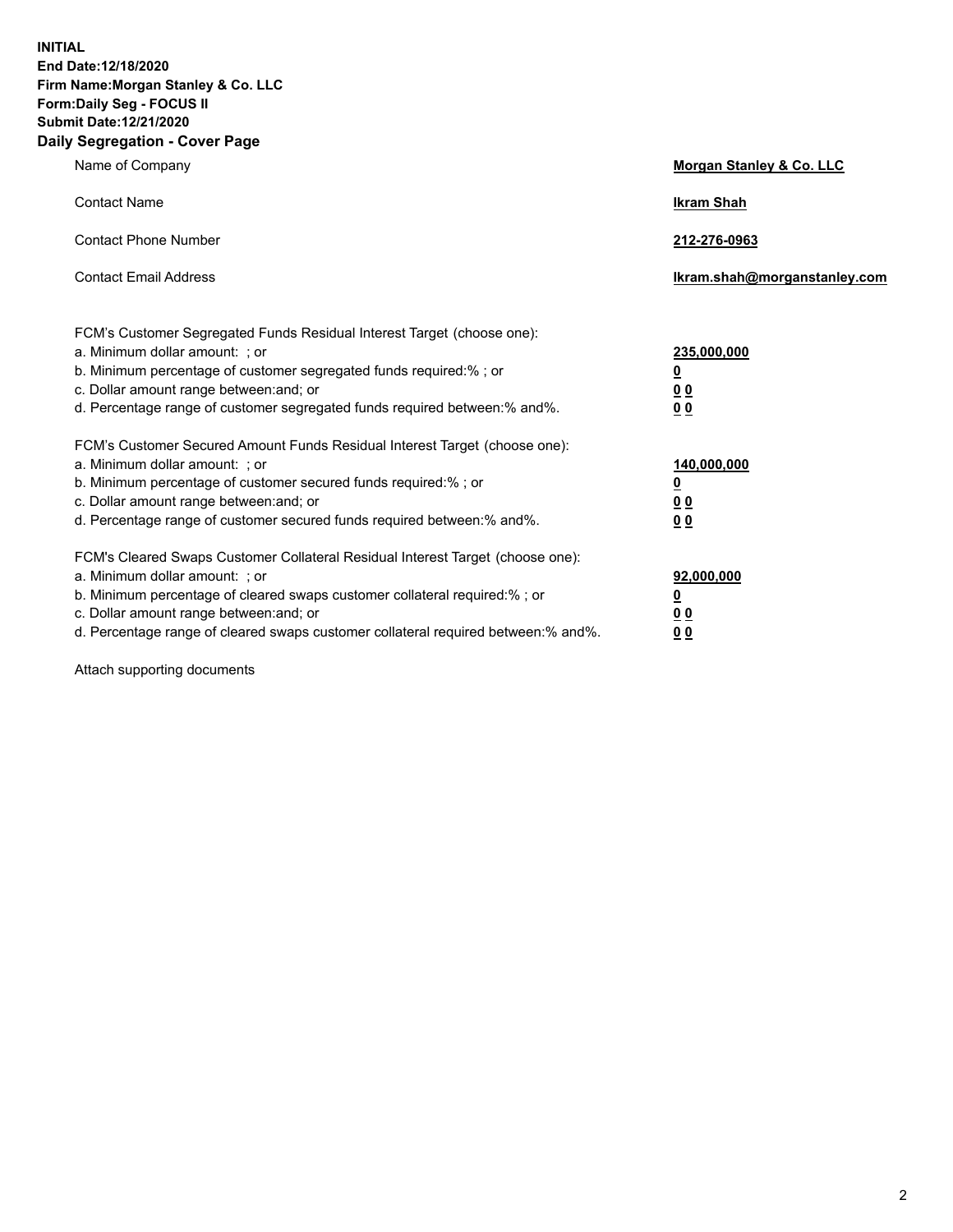## **INITIAL End Date:12/18/2020 Firm Name:Morgan Stanley & Co. LLC Form:Daily Seg - FOCUS II Submit Date:12/21/2020**

## **Daily Segregation - Secured Amounts**

|    | Foreign Futures and Foreign Options Secured Amounts                                         |                                    |
|----|---------------------------------------------------------------------------------------------|------------------------------------|
|    | Amount required to be set aside pursuant to law, rule or regulation of a foreign            | $0$ [7305]                         |
|    | government or a rule of a self-regulatory organization authorized thereunder                |                                    |
| 1. | Net ledger balance - Foreign Futures and Foreign Option Trading - All Customers             |                                    |
|    | A. Cash                                                                                     | 4,473,640,026 [7315]               |
|    | B. Securities (at market)                                                                   | 2,501,393,368 [7317]               |
| 2. | Net unrealized profit (loss) in open futures contracts traded on a foreign board of trade   | 624,044,044 [7325]                 |
| 3. | Exchange traded options                                                                     |                                    |
|    | a. Market value of open option contracts purchased on a foreign board of trade              | 26,487,306 [7335]                  |
|    | b. Market value of open contracts granted (sold) on a foreign board of trade                | -27,903,107 [7337]                 |
| 4. | Net equity (deficit) (add lines 1. 2. and 3.)                                               | 7,597,661,637 [7345]               |
| 5. | Account liquidating to a deficit and account with a debit balances - gross amount           | 35,913,022 [7351]                  |
|    | Less: amount offset by customer owned securities                                            | <u>-35,481,761</u> [7352] 43       |
| 6. | Amount required to be set aside as the secured amount - Net Liquidating Equity              | 7,598,092,898 [7355]               |
|    | Method (add lines 4 and 5)                                                                  |                                    |
| 7. | Greater of amount required to be set aside pursuant to foreign jurisdiction (above) or line | 7,598,092,898 [7360]               |
|    | 6.                                                                                          |                                    |
|    | FUNDS DEPOSITED IN SEPARATE REGULATION 30.7 ACCOUNTS                                        |                                    |
| 1. | Cash in banks                                                                               |                                    |
|    | A. Banks located in the United States                                                       | 855,825,108 [7500]                 |
|    | B. Other banks qualified under Regulation 30.7                                              | 472,590,164 [7520] 1               |
|    |                                                                                             | [7530]                             |
| 2. | <b>Securities</b>                                                                           |                                    |
|    | A. In safekeeping with banks located in the United States                                   | 462,224,185 [7540]                 |
|    | B. In safekeeping with other banks qualified under Regulation 30.7                          | 23,418,268 [7560] 48               |
|    |                                                                                             | [7570]                             |
| 3. | Equities with registered futures commission merchants                                       |                                    |
|    | A. Cash                                                                                     | 22,099,471 [7580]                  |
|    | <b>B.</b> Securities                                                                        | $0$ [7590]                         |
|    | C. Unrealized gain (loss) on open futures contracts                                         | 736,999 [7600]                     |
|    | D. Value of long option contracts                                                           | $0$ [7610]                         |
|    | E. Value of short option contracts                                                          | 0 [7615] 22,836,470 [              |
| 4. | Amounts held by clearing organizations of foreign boards of trade                           |                                    |
|    | A. Cash                                                                                     | $0$ [7640]                         |
|    | <b>B.</b> Securities                                                                        | $0$ [7650]                         |
|    | C. Amount due to (from) clearing organization - daily variation                             | $0$ [7660]                         |
|    | D. Value of long option contracts                                                           | $0$ [7670]                         |
|    | E. Value of short option contracts                                                          | 0 [7675] 0 [7680]                  |
| 5. | Amounts held by members of foreign boards of trade                                          |                                    |
|    | A. Cash                                                                                     | 3,339,758,037 [7700]               |
|    | <b>B.</b> Securities                                                                        | 2,015,750,915 [7710]               |
|    | C. Unrealized gain (loss) on open futures contracts                                         | 623,307,045 [7720]                 |
|    | D. Value of long option contracts                                                           | 26,487,306 [7730]                  |
|    | E. Value of short option contracts                                                          | <mark>-27,903,107</mark> [7735] 5. |
|    |                                                                                             | [7740]                             |
| 6. | Amounts with other depositories designated by a foreign board of trade                      | $0$ [7760]                         |
| 7. | Segregated funds on hand                                                                    | $0$ [7765]                         |
| 8. | Total funds in separate section 30.7 accounts                                               | 7,814,294,391 [7770]               |
| 9. | Excess (deficiency) Set Aside for Secured Amount (subtract line 7 Secured Statement         | 216,201,493 [7380]                 |
|    | Page 1 from Line 8)                                                                         |                                    |

- 10. Management Target Amount for Excess funds in separate section 30.7 accounts **140,000,000** [7780]
- 11. Excess (deficiency) funds in separate 30.7 accounts over (under) Management Target **76,201,493** [7785]

 A. Cash **4,473,640,026** [7315] **393,368** [7317]

87,306 [7335] **03,107** [7337] Less: amount offset by customer owned securities **-35,481,761** [7352] **431,261** [7354] **7,598,092,898** [7355]

## **7,598,092,898** [7360]

**25,108** [7500] B. Other banks qualified under Regulation 30.7 **472,590,164** [7520] **1,328,415,272** [(

**24,185** [7540] B. In safekeeping with other banks qualified under Regulation 30.7 **23,418,268** [7560] **485,642,453** [(

**29,471** [7580] E. Value of short option contracts **0** [7615] **22,836,470** [7620]

 A. Cash **3,339,758,037** [7700] B. Securities **2,015,750,915** [7710]  $(07, 045$  [7720] 0. 27,306 [7730] E. Value of short option contracts **-27,903,107** [7735] **5,977,400,196** [( **216,201,493** [7380]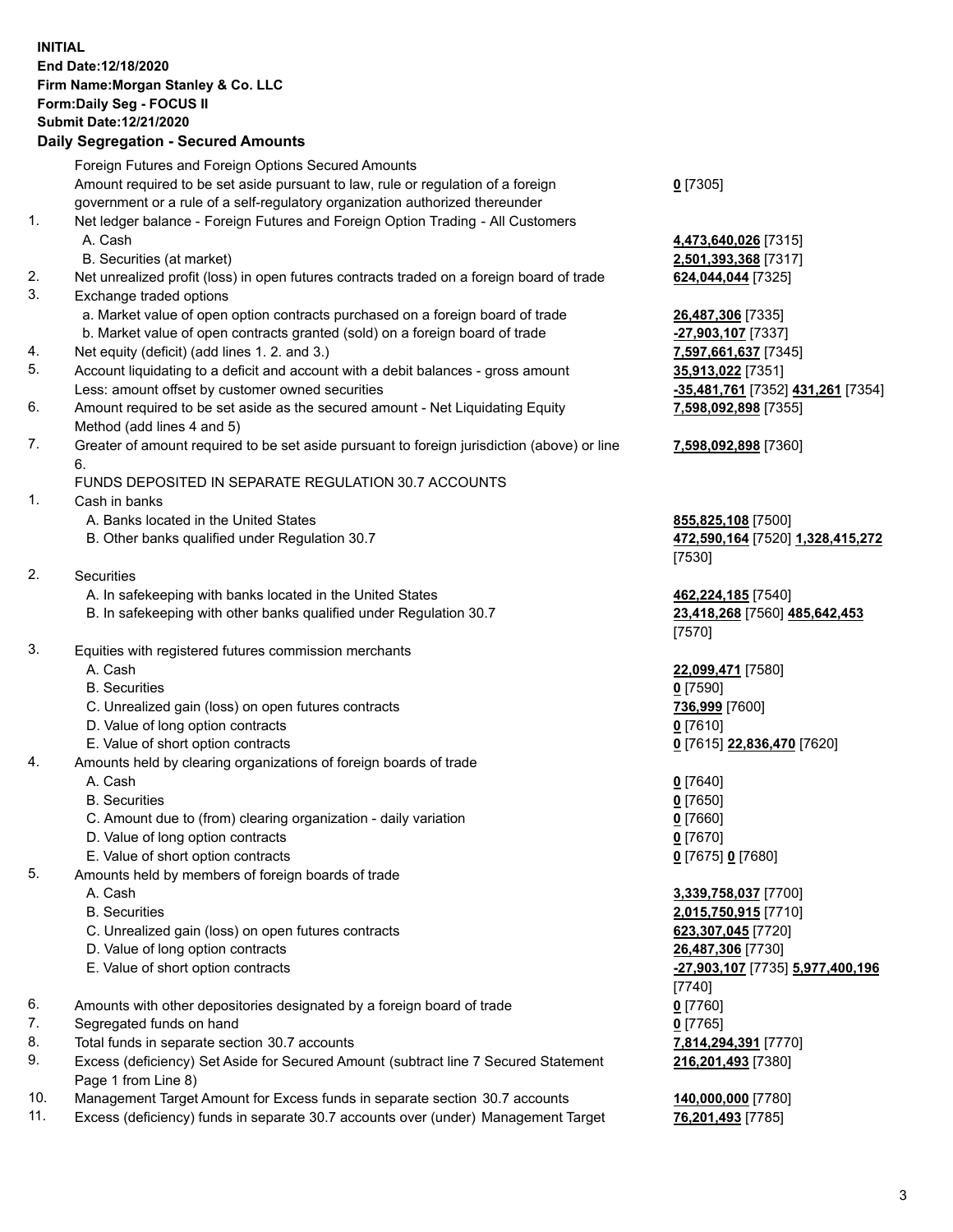**INITIAL End Date:12/18/2020 Firm Name:Morgan Stanley & Co. LLC Form:Daily Seg - FOCUS II Submit Date:12/21/2020 Daily Segregation - Segregation Statement** SEGREGATION REQUIREMENTS(Section 4d(2) of the CEAct) 1. Net ledger balance A. Cash **15,045,259,517** [7010] B. Securities (at market) **8,219,801,878** [7020] 2. Net unrealized profit (loss) in open futures contracts traded on a contract market **1,750,547,391** [7030] 3. Exchange traded options A. Add market value of open option contracts purchased on a contract market **481,757,287** [7032] B. Deduct market value of open option contracts granted (sold) on a contract market **-383,625,482** [7033] 4. Net equity (deficit) (add lines 1, 2 and 3) **25,113,740,591** [7040] 5. Accounts liquidating to a deficit and accounts with debit balances - gross amount **246,771,509** [7045] Less: amount offset by customer securities **-245,102,890** [7047] **1,668,619** [7050] 6. Amount required to be segregated (add lines 4 and 5) **25,115,409,210** [7060] FUNDS IN SEGREGATED ACCOUNTS 7. Deposited in segregated funds bank accounts A. Cash **4,373,173,024** [7070] B. Securities representing investments of customers' funds (at market) **0** [7080] C. Securities held for particular customers or option customers in lieu of cash (at market) **1,007,853,312** [7090] 8. Margins on deposit with derivatives clearing organizations of contract markets A. Cash **12,822,512,826** [7100] B. Securities representing investments of customers' funds (at market) **0** [7110] C. Securities held for particular customers or option customers in lieu of cash (at market) **7,211,948,566** [7120] 9. Net settlement from (to) derivatives clearing organizations of contract markets **-21,551,202** [7130] 10. Exchange traded options A. Value of open long option contracts **481,757,287** [7132] B. Value of open short option contracts **and the set of our original contracts -383,625,482** [7133] 11. Net equities with other FCMs A. Net liquidating equity **8,818,333** [7140] B. Securities representing investments of customers' funds (at market) **0** [7160] C. Securities held for particular customers or option customers in lieu of cash (at market) **0** [7170] 12. Segregated funds on hand **0** [7150] 13. Total amount in segregation (add lines 7 through 12) **25,500,886,664** [7180] 14. Excess (deficiency) funds in segregation (subtract line 6 from line 13) **385,477,454** [7190] 15. Management Target Amount for Excess funds in segregation **235,000,000** [7194]

16. Excess (deficiency) funds in segregation over (under) Management Target Amount Excess

**150,477,454** [7198]